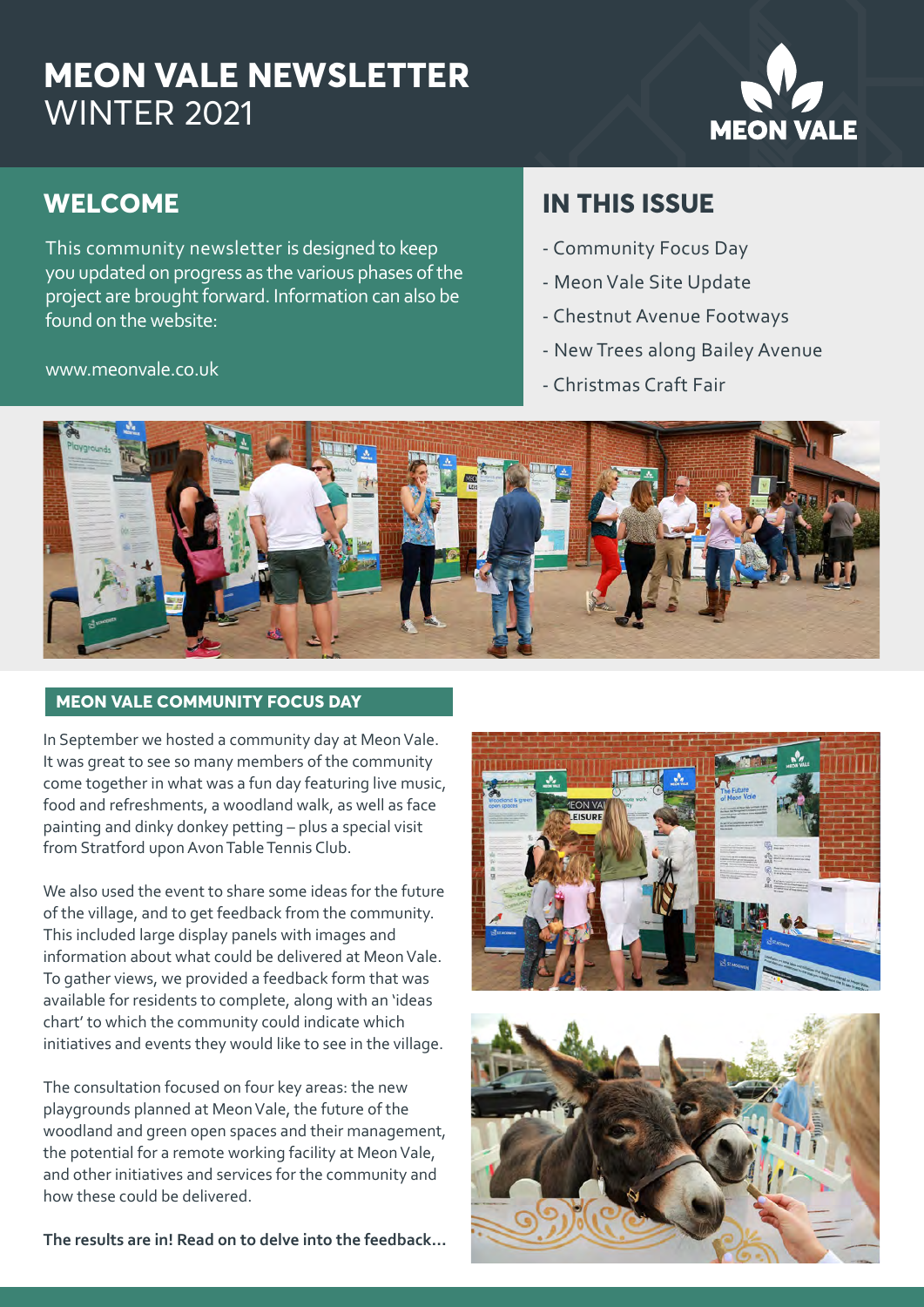

We received lots of brilliant ideas from the community about how we can collectively make Meon Vale and even better place to live.

- Feedback on the new playgrounds was positive and supportive, including views on their location and the variety of play equipment proposed. Also the need to ensure accessibility and to provide equipment for all age groups, with educational uses incorporated too.
- There was agreement that protecting Meon Vale's woodland and encouraging wildlife and biodiversity is a priority.
- There was a consensus that a flexible space within the community hall, that could be used for working, would be more beneficial to Meon Vale than a dedicated remote working facility.
- We were thrilled to hear that over half of respondents would be willing to volunteer for community initiatives, with particular interest in events and activities that could help bring the community together.

Meon Vale Residents' Association also held its own survey in autumn about the future of Meon Vale as well as the current standards of service and maintenance at the site. We're continuing to work with members and other community groups to make sure this feedback is taken on board as plans for the site move forward.

#### **SITE UPDATES: LIGHTING AND FOOTWAYS**

#### **Street lighting - Bailey Avenue and Chestnut Avenue**

We appreciate that the absence of streetlighting has been a major concern for some of our residents and we have been in liaison with utility suppliers regarding the installation of streetlights along Bailey Avenue and Chestnut Avenue. These works have been instructed and we are waiting for our subcontractor to confirm the programme.

We will be writing directly to residents that may be affected by the installation works as soon as we have confirmed dates from the utility subcontractor. In the interim, a series of temporary, solar-powered streetlights will be placed along Bailey Avenue and Chestnut Avenue. The locations of the proposed temporary streetlights are available to view on our website:[http://www.meonvale.co.uk](https://www.meonvale.co.uk/downloads/temporary-locations.pdf)

#### **What next?**

Given the support from the community for the new playgrounds, St. Modwen is now planning to submit a planning application to the local council so that these can be delivered.

We will be adjusting our plans for the community hall, with the aim of improving the space and creating flexible areas for the community to use.

Meon Vale residents are keen to see further measures put in place to protect and improve the woodland area, and we are liaising with potential third-parties that could be involved in this. We will report back on this to the wider community to discuss options and consider next steps.

We'll also continue working with residents' groups to support and facilitate other community-led initiatives and events at Moen Vale.

If you've any questions about next steps, please let us know by contacting meonvalesestates@stmodwen.co.uk



#### **Chestnut Avenue Footways**

The footway along the northern side of Chestnut Avenue requires repairing and surfacing. Prior to laying the surface, a series of actions were required in order to reach a stage where this is possible, including the repair to the open gas main which was damaged by a third party and other remedials that were required and not fulfilled by others.We are now working to rectify these issues and have instructed our subcontractor to commence the kerbing repairs and surfacing, all works are programmed to be completed by 23rd December 2021. We have written to the residents that are directly impacted by these works.